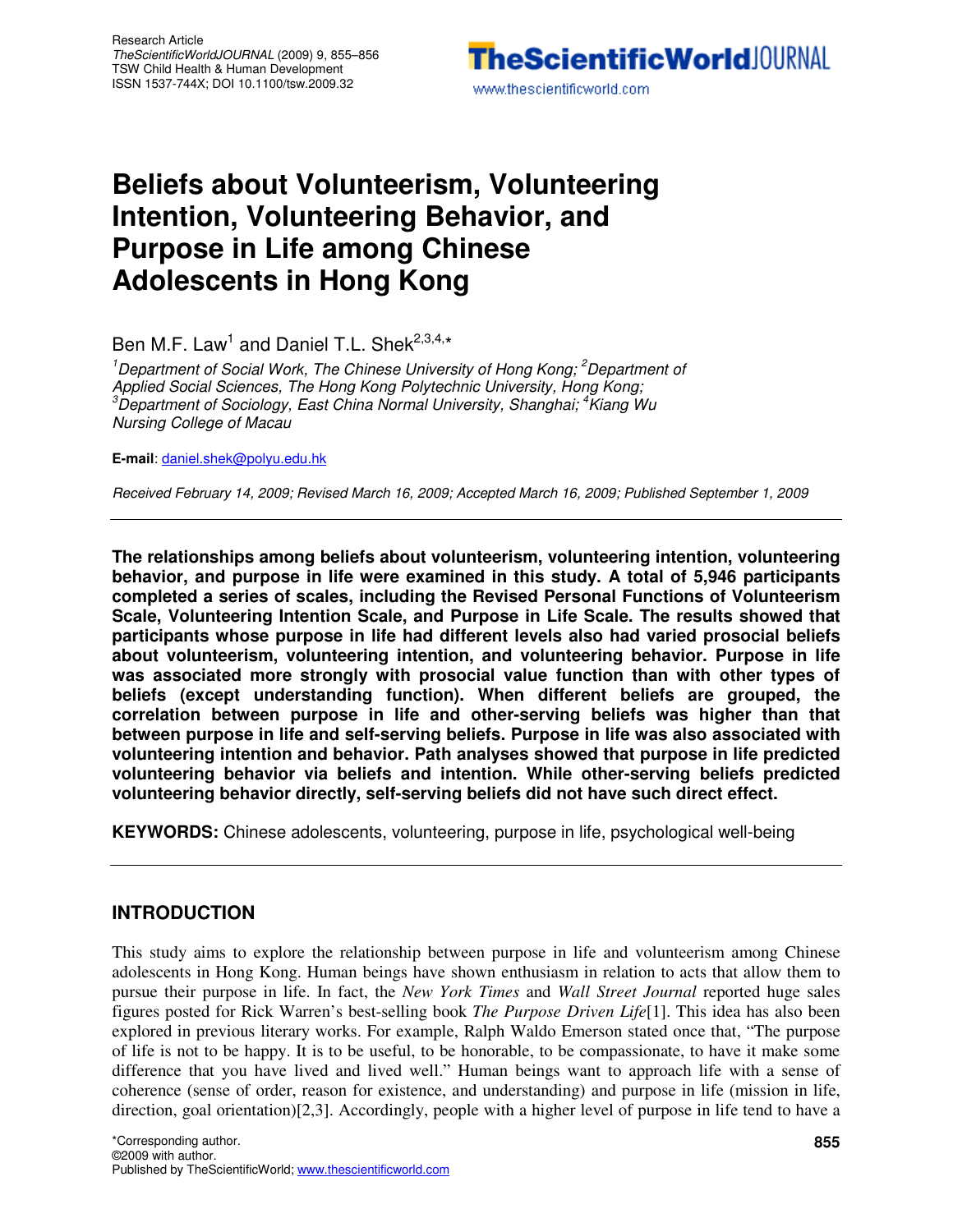sense of direction, mission, and coherence in their daily lives. Purpose in life is thus an indicator of quality of life. In conventional usage, "meaning" refers to sense and coherence, whereas "purpose" refers to intentions, aims, and functions. However, in reference to the inherent ontological significance of life, the terms "purpose in life", "life meaning", and "meaning of life" are often used interchangeably in the field of existential psychotherapy $[2]$ . These terms will all be used in this paper.

The quest to seek one's purpose in life is a universal phenomenon manifested across the life span continuum, cutting across cultures and age groups, especially among the youth. Human history has repeatedly shown us how young people strived for purpose in life. For instance, young people in Nazi Germany believed that building an ethnically superior nation was their life purpose before World War II, whereas young people in China in the 1960s wanted to develop a Communist utopia during the Cultural Revolution[4].

We can understand the importance of purpose in life during adolescence in terms of developmental and existential perspectives. According to different developmental perspectives, adolescence is a crucial time for cultivating a commitment to positive purpose in life. It is marked by enhanced self-understanding and comprehension of one's place in human society and purpose in life. Adolescents struggle to define their identities. Kroger[5] argued that they form their identities by synthesizing earlier identifications into "a new psychological structure, greater than the sum of its parts (p. 3)." By injecting the sense of self, adolescents actively explore their life meanings. In addition, purpose in life is argued to be one of the five types of competencies under self-control in adolescent personality development[6]. At the same time, purpose in life is an important component of spiritual development in adolescence[7].

From the existential perspective, Frankl conceived of life meaning as a process of discovery within a world that is intrinsically meaningful[8]. The prolonged absence of meaning and purpose creates a condition known as existential vacuum. If the will to meaning is not fulfilled, symptoms will rush in to fill the vacuum. These include boredom, apathy, and emptiness. This condition is called noogenic neurosis. Although Frankl's theory is not specifically formulated for adolescents, it is predicted that when an adolescent is aware of his life's meaning, he becomes aware of his own existence and responsibility in the world.

Despite the importance of purpose in life, we do not fully understand its role in adolescent development among Chinese due, perhaps, to several knowledge gaps in the existing literature. First, only a few studies focused on adolescents' purpose in life and it is a neglected area in adolescent research[7]. Second, many studies focused on adolescents' negative behavior and psychopathology[9], and only a few dealt with positive behavior and purpose in life[10]. Third, only a few studies examined the related issues for Chinese adolescents[11].

There are theories that suggest that purpose in life is associated with prosocial behavior. According to Frankl, purpose in life can essentially be attained through three means: productive or creative activities, positive human experiences, and through the experience of unavoidable and negative conditions[8]. Yalom indicated that purpose in life is associated with religious beliefs, self-transcendent values, association with groups, dedication to some social causes, and adoption of clear life goals; purpose in life is associated negatively with self-serving motives[3]. Keyes and Ryff suggested that psychologically healthy people have goals that make their lives meaningful[12]. One characteristic of a meaningful life is that those people tend to be concerned about other people's needs. Prosocial behavior can enhance one's well-being, thus improving one's quality of life as well. Emmons suggested 13 categories of human concerns linked to purpose in life, such as "achievement", "intimacy", and "personal growth and health". One kind of ultimate human concern that is associated with purpose in life is interpersonal concerns[13].

Reker and Wong defined the degree of self-transcendence as an indication of purpose in life[2]. They then proposed four levels of depth regarding the experiences of life meaning. Level 1 is selfpreoccupation with hedonistic pleasure and comfort, Level 2 is devotion of time and energy to the realization of personal potential, Level 3 is service to others and commitment to a larger societal or political cause, and Level 4 is transcendence of cosmic meaning and ultimate purpose. According to this framework, people with a higher level of purpose in life tend to focus on transcendental values and the needs of other people rather than self-serving needs. As purpose in life is closely related to transcendental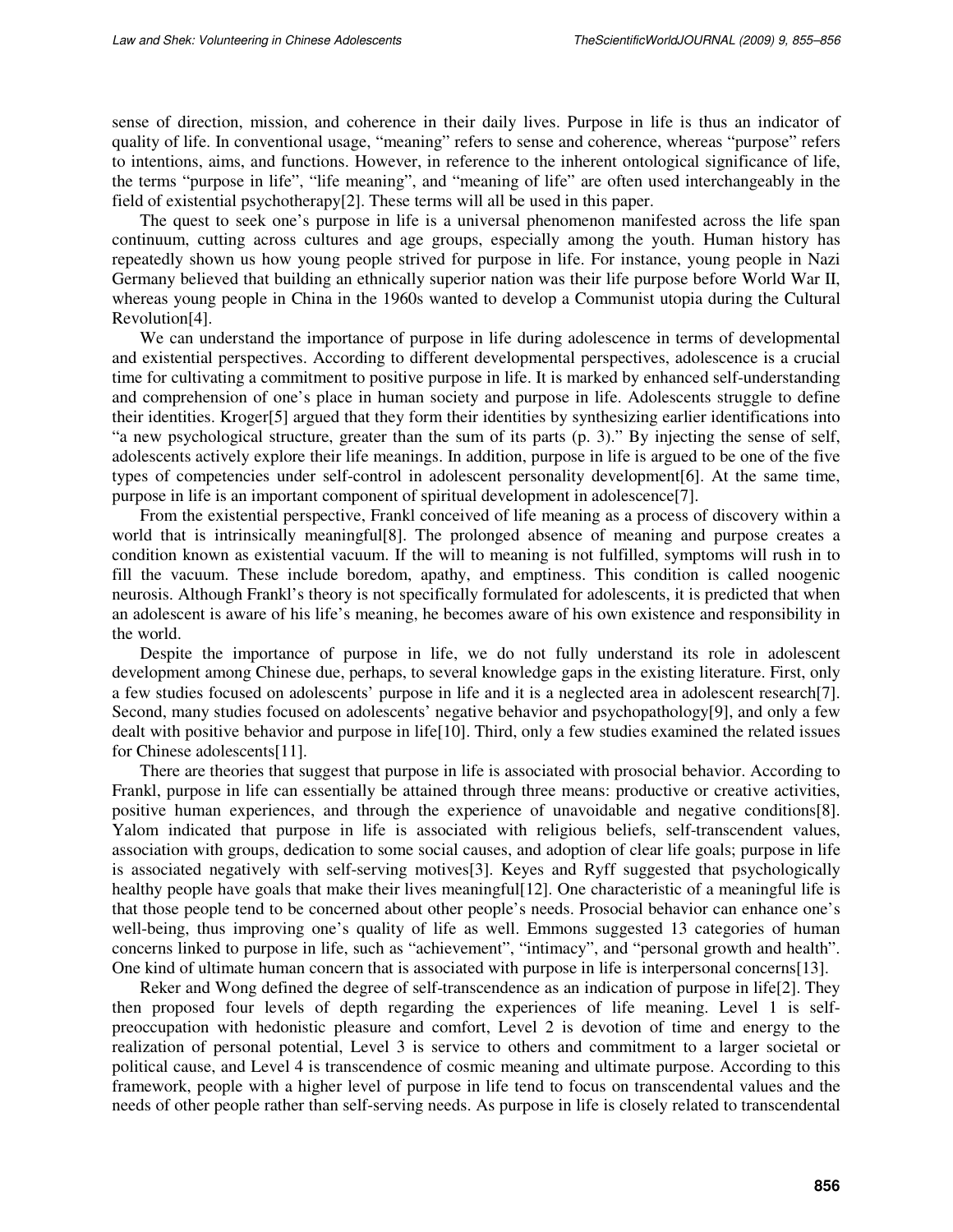values, it is expected that people with a higher level of purpose in life would be less likely to endorse material and/or self-serving motives.

A review of the literature would demonstrate that purpose in life was indeed positively related to prosocial behavior among adolescents. Shek, Ma, and Cheung showed that purpose in life was positively related to prosocial behavior[10], while Shek, Siu, and Lee showed that purpose in life was positively related to identification with prosocial norms and prosocial involvement[14]. Unfortunately, despite these attempts to examine the relationship between purpose in life and prosocial behavior, no systematic attempt has been made to examine the relationship between purpose in life and adolescent volunteerism.

Volunteering behavior is a special form of prosocial behavior. Unlike spontaneous helping, volunteering behavior is a planned action via the mediation of an organizing agency[15]. There are not many studies about adolescent volunteerism and purpose in life[10,16]. Other studies either do not focus on adolescents[17] or the relationship is about other measures of well-being instead of purpose in life[18]. In addition, most studies on adolescent volunteerism are focused solely on volunteering behavior[19,20]. Cognitive-motivational perspective suggests that one's behavior is influenced both by beliefs and intention[21]. Given that volunteerism is also a type of planned behavior, the roles of beliefs and intention are more prominent.

Among various approaches to understanding beliefs related to volunteerism, the functional approach is the most widely studied[22]. Different people perceive volunteer service with different underlying functions. Some view services as a chance to learn and some set out to serve people in need. The beliefs held for an activity can be the motivating factor for engaging in that particular activity. The functional approach conceptualizes each category of beliefs as a discrete function for the person. Borrowing the ideas of Volunteer Functions Inventory by Clary et al.[22], Law has developed five types of beliefs about volunteerism among adolescents[15]. These beliefs can be further classified as "other-serving beliefs" and "self-serving beliefs" as discussed below.

- 1. **Prosocial value function (other-serving belief) —** This function primarily refers to serving other people. A prosocial value is the belief that interaction with others and the act of considering other people's interests is more important than self-interests. Adolescents perceive that volunteer service can actualize and express their prosocial values related to altruistic and humanitarian concerns for other members of society. As prosocial value function is the only other-serving belief in this study, the terms "other-serving beliefs", "prosocial beliefs", and "prosocial value function" will be used interchangeably in this paper.
- 2. **Understanding function (self-serving belief) —** This function refers to the possibility of learning while in service. Adolescents perceive that they can improve their interpersonal skills, acquire skills and knowledge that would help them to serve recipients, and gain a more comprehensive understanding of social issues while serving as volunteers.
- 3. **Socializing function (self-serving belief) —** This function refers to the socializing aspect of services. Many volunteer services are delivered in groups rather than individuals. In relation to this, adolescents perceive that they can make or meet friends during the service.
- 4. **Future plan function (self-serving belief) —** This function refers to potential tangible benefits to adolescents. Adolescents regard volunteering as an opportunity to explore future study or career plans. For instance, adolescents in Hong Kong are aware that volunteer service is a definite advantage when applying for admission to better schools or universities.
- 5. **Well-being function (self-serving belief) —** This function is related to psychological well-being. Adolescents regard volunteering as a means to boost self-esteem, competence, and mood. Volunteering can also be perceived as a means to avoid personal problems since the service occupies the volunteers' time.

These five functions are beliefs about volunteerism. It can be argued that while prosocial value function is other-serving in nature, other functions are relatively more self-serving. Existing literature has not explored the relationship between different types of volunteering beliefs and purpose in life.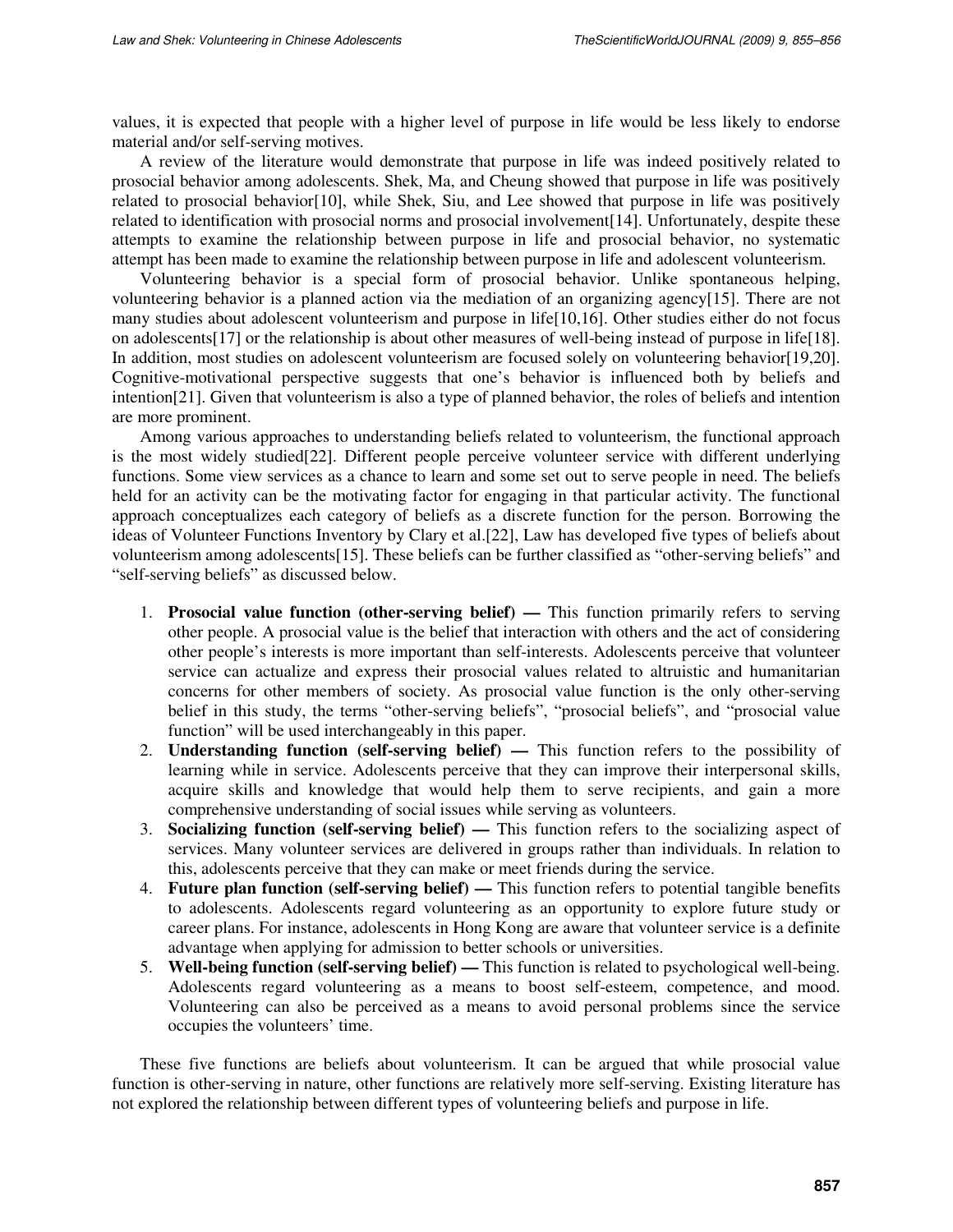According to cognitive-motivational perspective, such as Ajzen[23], beliefs can result in favorable or unfavorable evaluative reactions manifested in cognition, feeling, motivation, or behavior[21]. Thus, stronger functional beliefs about volunteerism may lead to a stronger intention to volunteer[23]. Beliefs can also directly lead to a higher frequency of volunteering behavior. On the other hand, when we have an intention to do something, there is a tendency for us to actually perform the deed[23]. Intention acts as the bridge between beliefs and behavior. However, empirical research showed that the belief-intention, belief-behavior, and belief-intention-behavior links are not always stable[24]. There are many factors influencing these links, such as the specificity and clarity of beliefs and intention[23], task difficulty, and environmental influence.

Based on the assertions of the existential[2,8] and cognitive-motivational perspectives (e.g., influence of beliefs on intention and behavior), this study aims to explore the relationship among purpose in life, volunteering beliefs, intentions, and behavior. Against the above background, four research questions are addressed in this paper:

#### *Research Question 1: What is the relationship between purpose in life and beliefs about volunteerism?*

According to Frankl, purpose in life is the basic motive for human behavior that allows us to attain existential well-being. Based on the taxonomy of experiences of purpose in life by Reker and Wong[2], it was hypothesized that purpose in life would be positively correlated with prosocial beliefs about volunteerism (Hypothesis 1A). In other words, those with a higher level of purpose in life would have a stronger endorsement of the prosocial value function of volunteering. As beliefs can be classified as other-serving beliefs (prosocial value function) and self-serving beliefs (understanding function, socializing function, well-being function, and future plan function), it was also hypothesized that the relationship between purpose in life and prosocial beliefs would be stronger than that between purpose in life and self-serving beliefs (Hypothesis 1B). Finally, it was hypothesized that adolescents with a high level of purpose in life would display stronger prosocial beliefs about volunteerism than adolescents with a low level of purpose in life (Hypothesis 1C).

#### *Research Question 2: What is the relationship between purpose in life and volunteering intention?*

Based on the existential well-being literature[2,3], it was hypothesized that purpose in life would be positively associated with volunteering intention (Hypothesis 2A). It was also hypothesized that adolescents with a high level of purpose in life would display higher volunteering intention than adolescents with a low level of purpose in life (Hypothesis 2B).

#### *Research Question 3: What is the relationship between purpose in life and volunteering behavior?*

Based on the existential well-being literature, it was hypothesized that purpose in life would be positively associated with volunteering behavior (Hypothesis 3A). It was also hypothesized that adolescents with a high level of purpose in life would demonstrate higher involvement in volunteering behavior than those with a low level of purpose in life (Hypothesis 3B).

#### *Research Question 4: What are the inter-relationships among purpose in life, beliefs about volunteerism, volunteering intention, and behavior?*

Purpose in life was hypothesized to predict factors related to volunteerism. Ajzen formulated a model on the relationships among beliefs, intention, and behavior, where beliefs are antecedents of intention and intention is the antecedent of behavior[23]. In addition, beliefs can also be the direct antecedents of behavior[21]. In this study, a path model would be constructed to examine the relationships among purpose in life, volunteering beliefs, intention, and behavior. In particular, it was hypothesized that purpose in life would influence prosocial beliefs about volunteerism [2], which would subsequently affect volunteering behavior.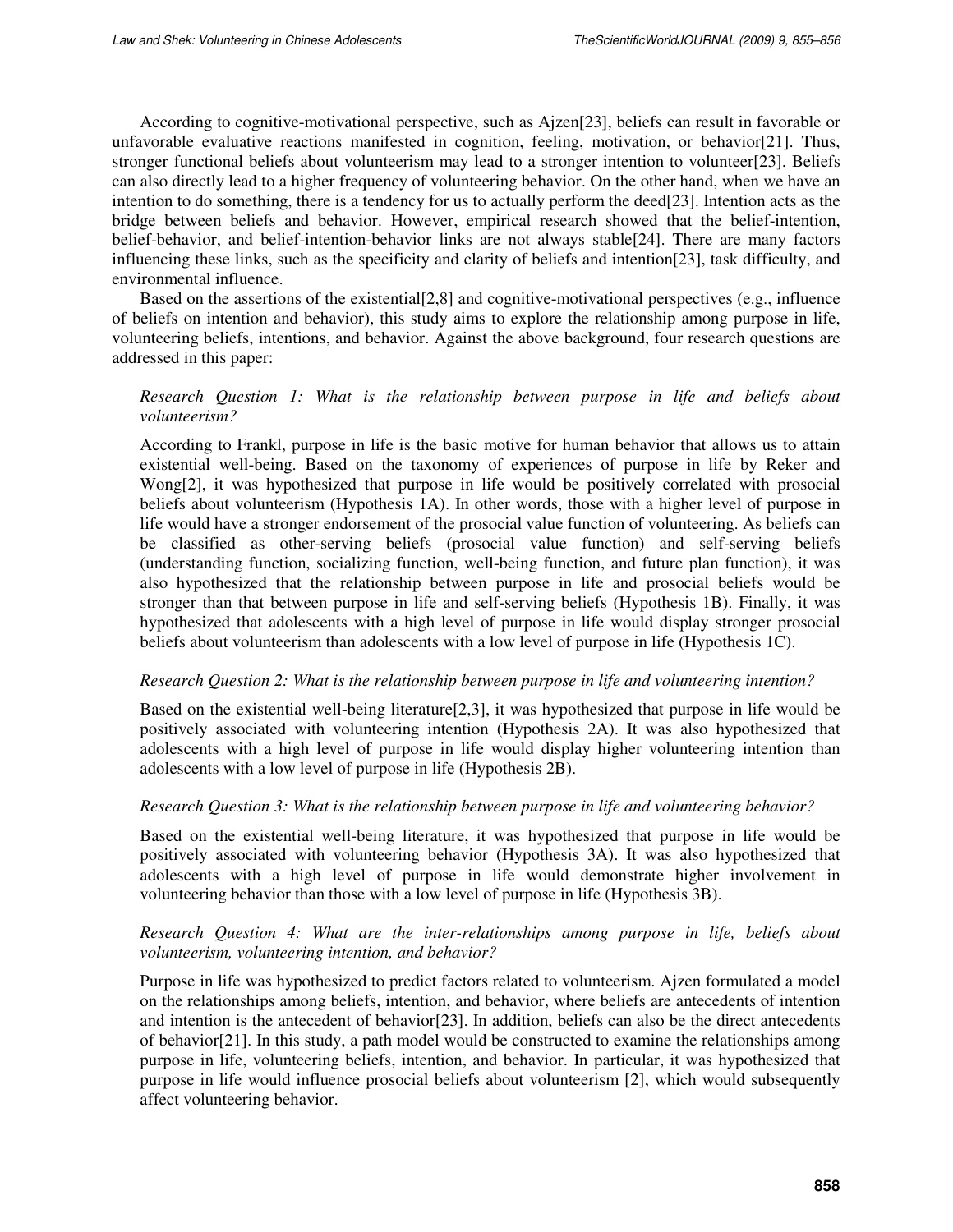## **METHOD**

#### **Participants and Procedure**

The data for the present analyses were derived from a large-scale cross-sectional survey on volunteer service patterns among Chinese adolescents in Hong Kong. A total of 5,946 secondary school (high school) students  $(2,193 \text{ boys} [36.9\%], 3,744 \text{ girls} [63.1\%],$  and nine respondents not indicating their gender) participated in the study. They were recruited from 31 secondary schools and one Protestant church by convenience sampling. Among the participants, 66% were junior-grade students (Secondary 1 to 3, with ages ranging from 13 to 15) and 34% were senior-grade students (Secondary 4 to 6, with ages ranging from 16 to 18). The mean age of the participants was  $14.77$  years (SD = 1.60).

Both parental and participant consents were obtained. Parental consent was sought by the researcher by sending letters to parents at the request of school authorities. For participant consent, students were asked if they did not want to participate in the study at the time of data collection administration (i.e., "passive" informed consent). All participants responded to all scales in the questionnaire and demographic characteristics in a self-administered format. Adequate time was provided for the participants with regard to completion of the questionnaire.

#### **Instruments**

#### **Revised Personal Functions of Volunteerism Scale (RV)**

The Revised Personal Functions of Volunteerism Scale (RV) is a 20-item self-report measure of the participants' perceived functions of volunteerism. The scale was modeled after the Volunteer Functions Inventory (VFI) by Clary et al.[22] and was developed with reference to the developmental characteristics of Chinese adolescents. There are research findings supporting the reliability and validity of this instrument[15].

The RV assesses the underlying beliefs about volunteerism in terms of functions using a 6-point scale ranging from 1 (strongly disagree) to 6 (strongly agree). Five functions were found, namely, (1) prosocial value function (PRO) (e.g., "I feel compassion towards people in need"), (2) understanding function (UN) (e.g., "Volunteering lets me learn things through direct, hands-on experience"), (3) socializing function (SO) (e.g., "I can meet friends in volunteer service"), (4) well-being function (WB) (e.g., "Volunteering increases my self-esteem"), and (5) future plan function (FU) (e.g., "Volunteering makes it easier for me to enter university or better schools"). The Cronbach's α of the 20-item RV was 0.91. The reliabilities for five types of beliefs were 0.76 (prosocial), 0.87 (understanding), 0.79 (socializing), 0.86 (well-being), and 0.80 (future plan). Law showed that the scale scores were able to differentiate volunteers and nonvolunteers[15].

#### **Volunteering Intention Scale (VI)**

Based on literature[25], four items were developed to form the Volunteering Intention Scale (VI). The first item about the general volunteering intention used a 5-point scale ranging from 1 (no intention and with resistance) to 5 (extremely strong intention). The second item about whether one would pay attention to information about volunteer service used a 4-point scale ranging from 1 (never) to 4 (always). The third item about interest used a 6-point scale ranging from 1 (not interested with resistance) to 6 (extremely interested). The last item about the response to volunteering invitation also used a 6-point scale ranging from 1 (rejection and repulsion to inviter) to 6 (absolute participation). The score of each item was standardized by dividing the number of options, after which the average scores were then added. As there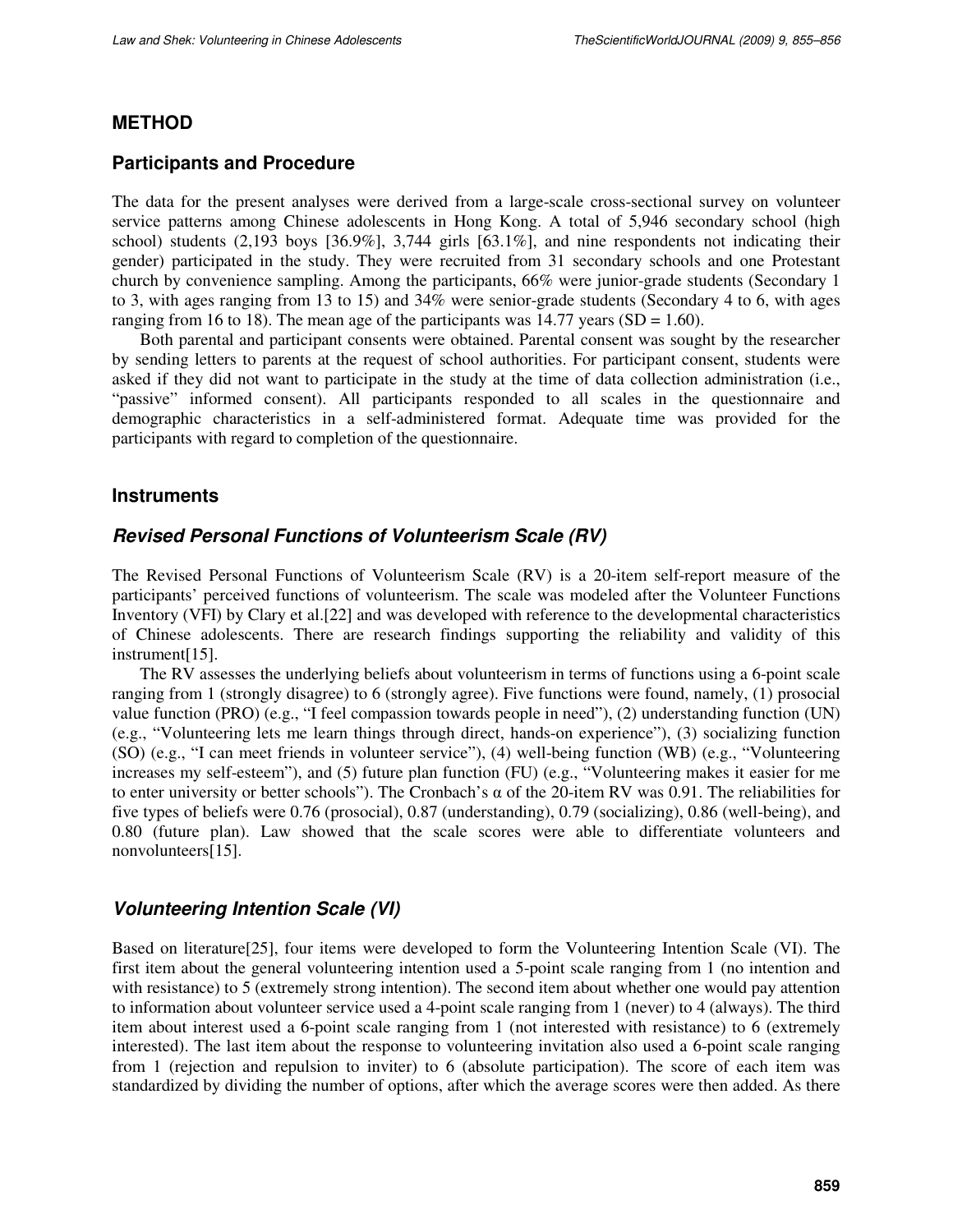were four items, the highest score was 4. The Cronbach's  $\alpha$  of the VI is 0.82. Law showed that the scale scores were able to differentiate volunteers and nonvolunteers[15].

## **Service Hours**

Volunteering behavior was measured by self-reported total hours in serving the community within the past 12 months.

## **Purpose in Life Scale (PIL)**

The Purpose in Life Scale (PIL) was designed by Crumbaugh and Maholick[26], and it was Shek[11] who validated the scale in the Chinese context. In this study, an abridged 7-item version was used. The reliability of the PIL was 0.87 in terms of Cronbach's α, with the PIL showing good internal consistency. Law showed that the scale scores were able to differentiate volunteers and nonvolunteers [15].

## **RESULTS**

#### **Relationship between Purpose in Life and Beliefs on Volunteerism**

Correlation coefficients on the relationship between purpose in life and beliefs on volunteerism are presented in Table 1. Two observations can be highlighted from the findings. First, purpose in life was significantly correlated with prosocial beliefs, thus supporting Hypothesis 1A. Second, except the understanding function, PIL scores were found to be strongly correlated with prosocial beliefs compared with other self-serving beliefs. When self-serving beliefs (understanding, well-being, socializing, and future plan functions) were grouped together, the correlation of purpose in life with other-serving beliefs was significantly higher than the correlation of purpose in life with self-serving beliefs  $(z = 3.38, p <$ 0.05) (Table 1). In short, the findings provided support for Hypothesis 1B.

Using the median PIL score (5.0) as the cutoff score, participants with "high" PIL (mean total score equal to 5 and above) and "low" PIL (mean total score lower or equal to 4.9) were identified. As shown in Table 2, adolescents with a high level of purpose in life displayed significantly stronger prosocial beliefs on volunteerism than adolescents with a low level of purpose in life, with a medium effect size (Cohen d = 0.55). The findings supported Hypothesis 1C.

## **Relationship between Purpose in Life and Volunteering Intention**

The correlation coefficient between purpose in life and volunteering intention was significant with a moderate effect size  $(r = 0.30, p < 0.001)$ . In addition, adolescents with a high level of purpose in life displayed higher volunteering intention than those with a low level of purpose in life, with a medium effect size (Cohen  $d = 0.50$ ). These findings provided support for Hypotheses 2A and 2B.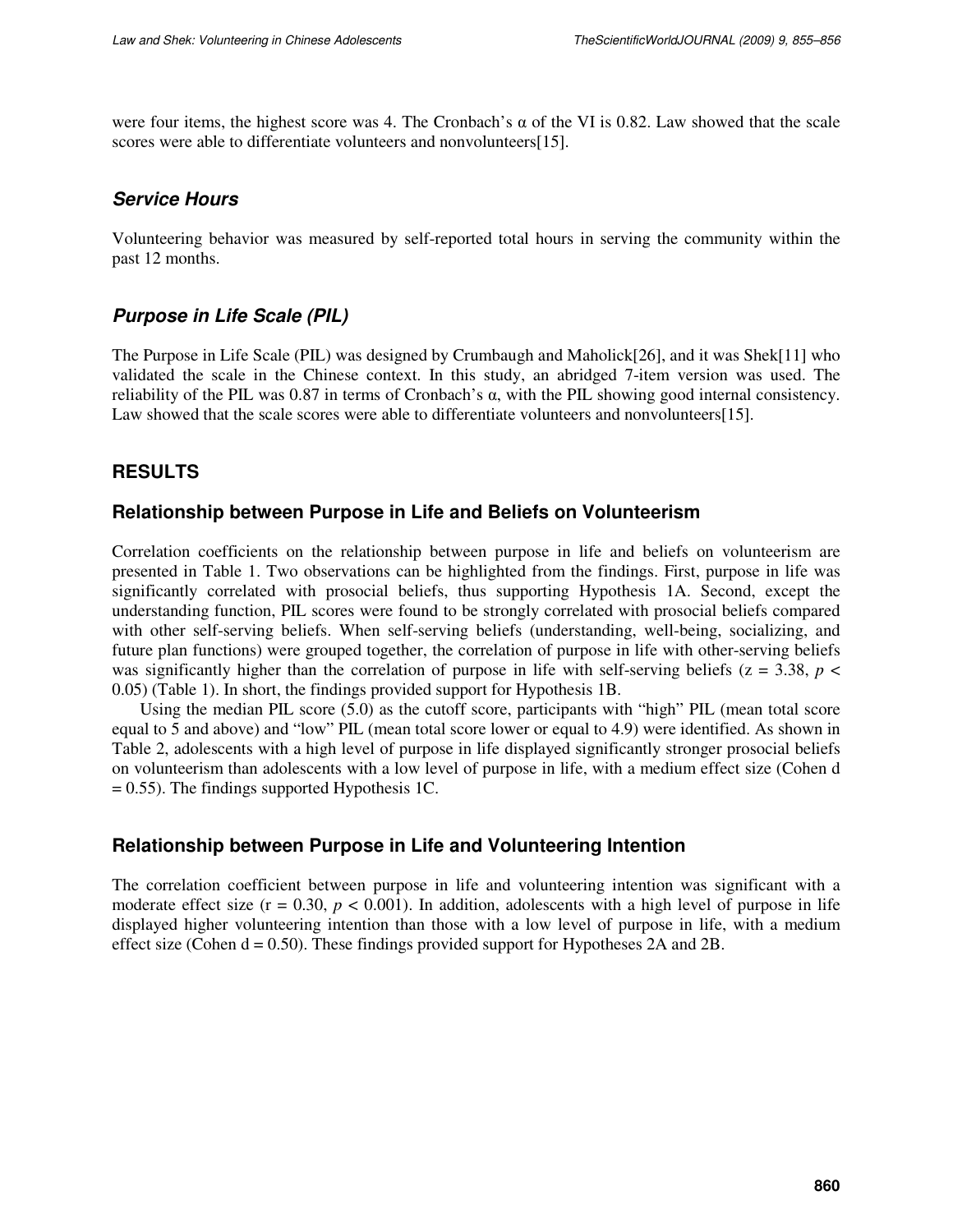| <b>TABLE 1</b>                                                   |
|------------------------------------------------------------------|
| Relationship between Purpose in Life and Beliefs on Volunteerism |

| Variable    | PIL.    | Pairwise Comparison with PRO vs. PIL (z Score) |  |  |  |
|-------------|---------|------------------------------------------------|--|--|--|
| <b>PRO</b>  | $0.33*$ |                                                |  |  |  |
| UN          | $0.30*$ | $1.44$ ns                                      |  |  |  |
| <b>WB</b>   | $0.21*$ | $6.98**$                                       |  |  |  |
| <b>SO</b>   | $0.19*$ | $8.16***$                                      |  |  |  |
| FU          | $0.07*$ | 14.58**                                        |  |  |  |
| <b>SELF</b> | $0.27*$ | $3.38**$                                       |  |  |  |

PRO = prosocial value function;  $UN =$  understanding function;  $WB =$  well-being function;  $SO =$  socializing function;  $FU =$  future plan function;  $SELF$  (UN  $+ WB + SO$ + FU) = self-serving beliefs (sum of understanding, well-being, socializing, and future plan scores).

 $**p* < 0.001$ ,  $**p* < 0.05$ .

| TABLE 2                                                     |
|-------------------------------------------------------------|
| Comparison of Adolescents with High vs. Low Purpose in Life |

| Variable   | <b>High PIL</b> |       | Low PIL |       | t Value   | Cohen d |
|------------|-----------------|-------|---------|-------|-----------|---------|
|            | Mean            | SD    | Mean    | SD    |           |         |
| <b>PRO</b> | 4.99            | 0.63  | 4.60    | 0.67  | $-21.28*$ | 0.55    |
| VI         | 2.55            | 0.59  | 2.25    | 0.61  | $-19.02*$ | 0.50    |
| HR         | 10.26           | 18.86 | 7.77    | 16.04 | $-5.45*$  | 0.14    |

 $PRO$  = prosocial beliefs;  $VI$  = volunteering intention;  $HR$  = service hours.

 $*p < 0.001$ .

## **Relationship between Purpose in Life and Volunteering Behavior**

The correlation coefficient between purpose in life and volunteering behavior was significant, but showed a low effect size  $(r = 0.08, p < 0.001)$ . Table 2 shows that adolescents with a high level of purpose in life spent more hours on volunteer service in the past 12 months than those with a low level of purpose in life, demonstrating a low effect size (Cohen  $d = 0.14$ ). These findings provided support for Hypotheses 3A and 3B.

## **Inter-Relationships among Purpose in Life, Beliefs on Volunteerism, Volunteering Intention, and Behavior**

Standard multiple regression analyses on both behavior and intention were also performed. By using service hours as the dependent variable, results showed that while there were three significant predictors (intention, prosocial beliefs, and purpose in life), self-serving beliefs were not significant in the prediction of volunteering behavior (Table 3). On the other hand, all predictors of volunteering intention were significant (Table 4). Similar results controlling for gender and grades were found.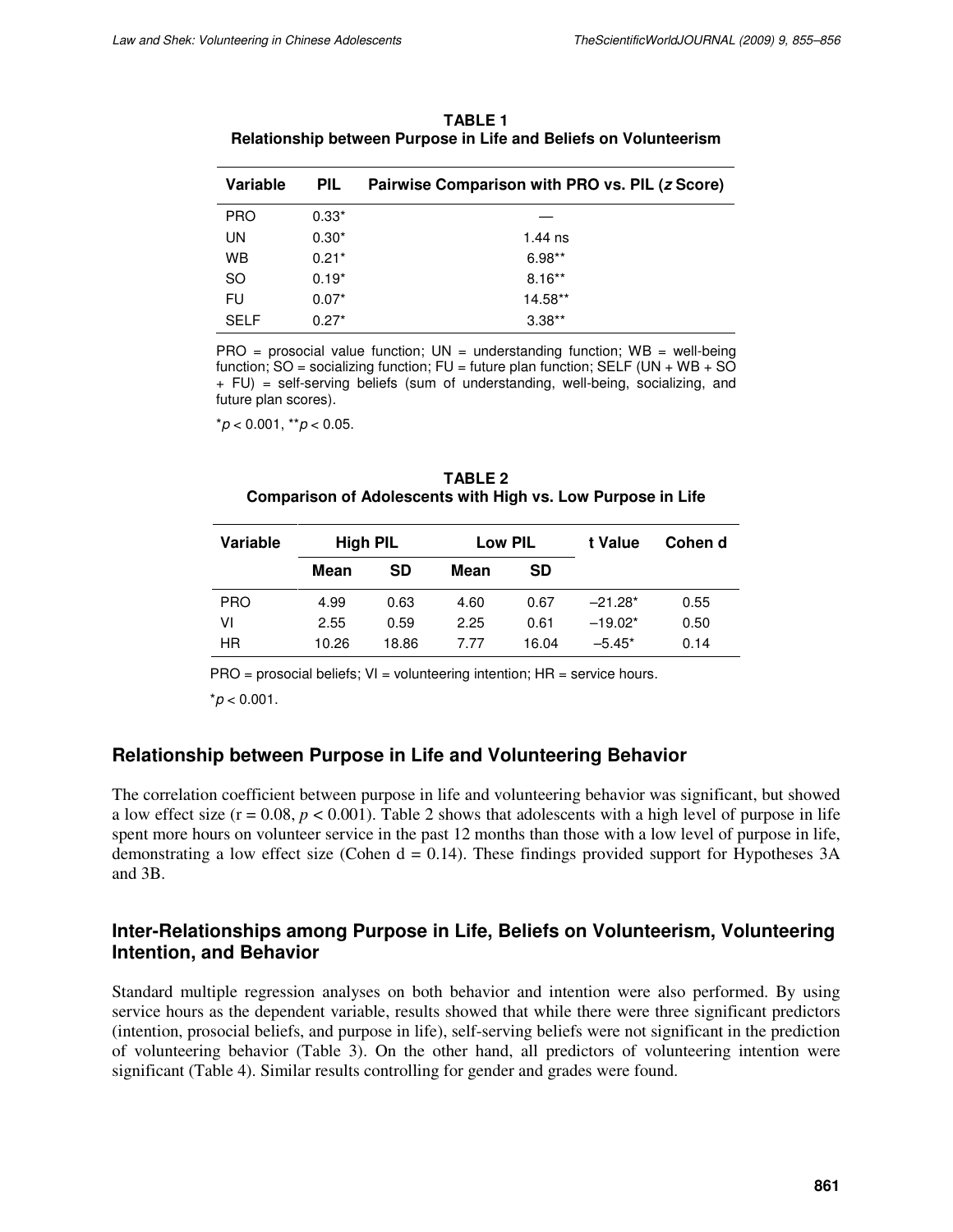| <b>TABLE 3</b>                                      |
|-----------------------------------------------------|
| <b>Standard Multiple Regression of Volunteering</b> |
| Intention, Beliefs, and Purpose in Life             |
| on Service Hours                                    |
|                                                     |

| <b>Beta</b> |                        |                 |           | $R^2$       | f |
|-------------|------------------------|-----------------|-----------|-------------|---|
| <b>PIL</b>  |                        | <b>PRO SELF</b> | <b>VI</b> |             |   |
|             | $0.03**$ $0.05**$ 0.00 |                 | $0.33*$   | $0.11$ 0.12 |   |

 $PIL$  = purpose in life; PRO=prosocial beliefs; SELF = self-serving beliefs; VI=volunteering intention.

 $**p* < 0.001$ ,  $**p* < 0.05$ .

| <b>TABLE 4</b><br><b>Standard Multiple Regression of</b><br>Beliefs and Purpose in Life on<br><b>Volunteering Intention</b> |            |             |      |      |  |  |
|-----------------------------------------------------------------------------------------------------------------------------|------------|-------------|------|------|--|--|
|                                                                                                                             | Beta       |             |      | f    |  |  |
| PIL                                                                                                                         | <b>PRO</b> | <b>SELF</b> |      |      |  |  |
| $0.14*$                                                                                                                     | $0.21*$    | $0.33*$     | 0.29 | 0.41 |  |  |
| $PIL = purpose in life; PRO = prosocial$<br>beliefs; SELF = self-serving beliefs.                                           |            |             |      |      |  |  |

 $*$ *p* < 0.001.

A path model was constructed based on the findings presented in Tables 1, 3, and 4. The model is shown in Fig. 1. The total effect of purpose in life to service hours due to beliefs was the combination of the following: (1) the direct effect of purpose in life, (2) the indirect effect via belief, and (3) the indirect effect via belief and then via intention. The total effect of purpose in life due to self-serving beliefs was 0.06, whereas that due to prosocial beliefs was 0.07. The predictive ability of prosocial beliefs in this path model was marginally higher than self-serving beliefs.

#### **DISCUSSION**

In view of the paucity of studies that examine the relationships between purpose in life and adolescent volunteering beliefs, intention, and behavior, the present study examined the following issues: (1) the relationship between purpose in life and different beliefs about volunteerism, (2) the relationship between purpose in life and volunteering intention, (3) the relationship between purpose in life and volunteering behavior, and (4) the inter-relationships among purpose in life and volunteering beliefs, intention, and behavior. Based on the thesis that purpose in life influences adolescent volunteering beliefs, intention, and behavior, several hypotheses were proposed.

Regarding Research Question 1, the findings showed that purpose in life is positively related to prosocial beliefs and that the correlation is stronger than those correlations based on self-serving beliefs. Furthermore, those experiencing a high level of purpose in life differed from those with a low level of purpose in terms of prosocial beliefs. There are two unique aspects of the related findings. First, the current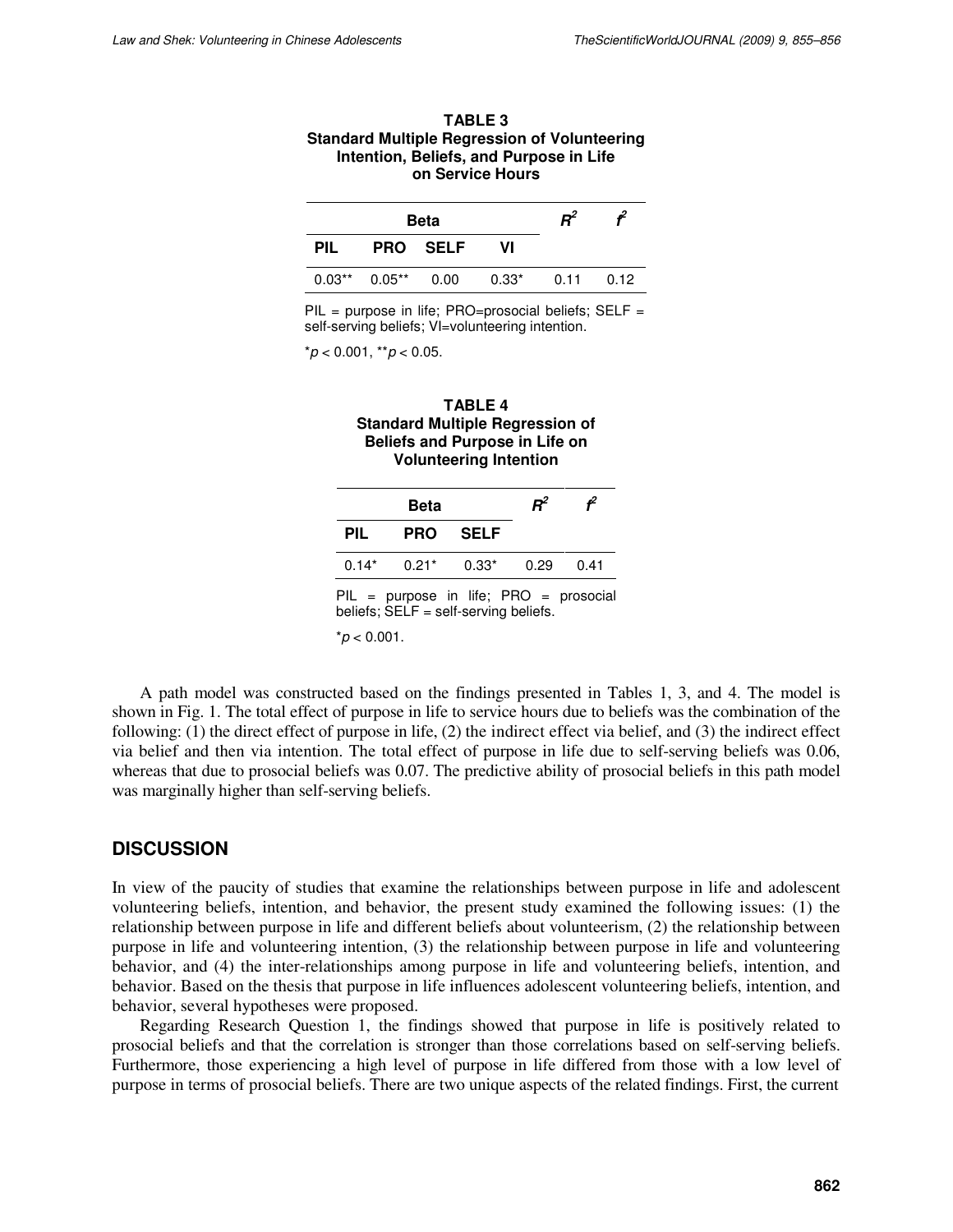

**FIGURE 1.** Path model showing inter-relationships among purpose in life, volunteering beliefs, intention, and behavior.

study is the first of its kind in its attempt to gain an understanding of the relationship between volunteering beliefs and purpose in life. It can thus be considered a groundbreaking study. Second, the present study clarified the relationship between purpose in life and beliefs about volunteerism. The present findings showed that different beliefs are, in varying degrees, related to purpose in life. Consistent with the assertion that prosocial value function belongs to a higher level of experience (Level 3 in Reker and Wong[2]), the present findings showed that the correlation between purpose in life and prosocial beliefs is significantly higher than the correlations between purpose in life and other self-serving beliefs (except understanding function).

Of course, one noticeably odd finding is that there seems to be no difference between the correlation between purpose in life and prosocial beliefs, and the correlation between purpose in life and understanding function (Table 1). The correlation between understanding function and prosocial value function is also high  $(r = 0.61, p < 0.001)$ . In some sense, it can be argued that understanding function is not entirely self-serving. Hunter and Csikszentmihalyi[27] showed that adolescents with a higher level of learning attitudes tend to be concerned about people around them and the world (p. 33). Empathy and altruism were viewed as related. One element of empathy is perspective taking, which involves active understanding of people. Empathy induced by understanding social problems, especially social injustice, importance of human relationships, and worth of persons, is a prerequisite for active community participation[28]. Understanding function and prosocial value are thus related. One item of the RV is, in fact, related to understanding social problems ("I can learn more about social problems through volunteering"). The above arguments and evidence suggest that understanding may not be entirely a self-serving function.

The findings showed that there is a significant relationship between purpose in life and intention to volunteer, and that participants with "high" vs. "low" levels of purpose in life differed in their respective intentions to volunteer (i.e., Research Question 2). The current study is the first of its kind to investigate the relationship between volunteering intention and purpose in life. Similar to other studies[10,16], the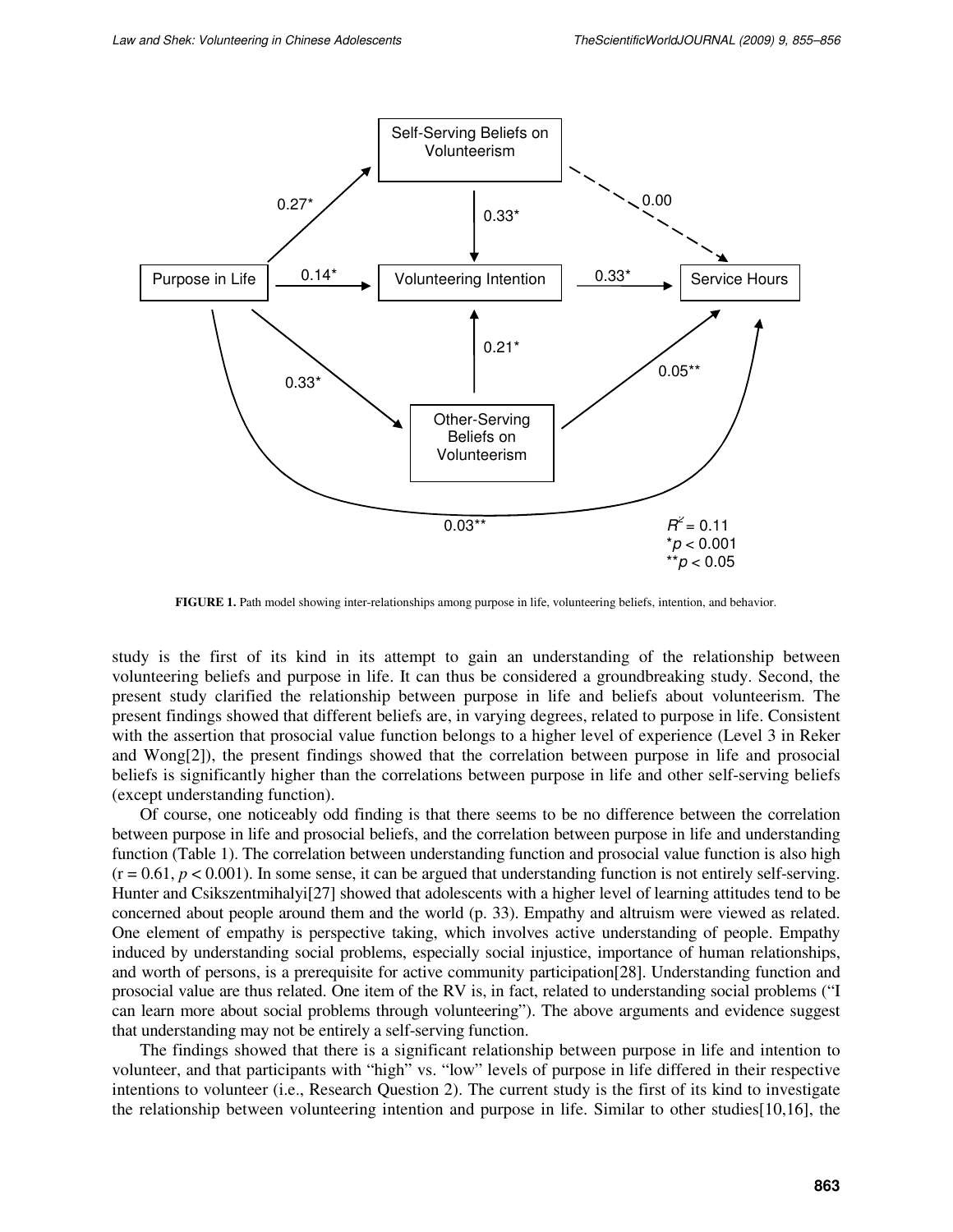present study also showed that purpose in life is related to volunteering behavior (i.e., Research Question 3). Similar to the findings of Shek, Ma, and Cheung[10], adolescents with a high level of purpose in life took part in more volunteering behavior than adolescents with a low level of purpose in life. The high correlation between purpose in life and intention/behavior can be explained by the existential perspective. Reker and Wong[2] suggested that people with a higher level of purpose in life devote more time to service and commitment to a larger social cause. The tendency to serve is stronger. This implies that not only one's behavior is affected by purpose in life; the corresponding intention is also affected. Given the lack of research between adolescent volunteerism and purpose in life, this is a significant theoretical contribution to existing literature.

Finally, the findings showed that purpose in life, volunteering beliefs, volunteering intention, and volunteering behavior were inter-related. The established belief-intention-behavior link concurred with the predictions of the cognitive-motivational perspective[21]. The path model suggests that other-serving beliefs can predict service hours directly, whereas self-serving beliefs must exert their influence on behavior through the mediation of volunteering intention. This highlights the importance of prosocial beliefs in the role of volunteering behavior. In addition, it should be noted that the correlation between purpose in life and volunteering behavior is only 0.08, while the variance explained is 0.006. The current model, which incorporates beliefs and intention, increases the prediction to 0.11. The present findings suggest that in addition to behavior, beliefs and intention are also essential in examining the relationship between volunteerism and purpose in life.

Several practical implications can be derived from the study. First, the present findings suggest that prosocial beliefs rather than self-serving beliefs should be emphasized in volunteer service training. Second, the means to enhance both beliefs and intention in an attempt to promote volunteering behavior could be devised. Third, the means to enhance purpose in life should be devised as well. In particular, positive youth development programs[29] should be developed to focus on purpose in life, prosocial beliefs on volunteerism, and volunteering intention. Volunteer services with adolescent volunteers should be arranged with the consideration of volunteering beliefs and intention.

There are several limitations of the present study. First, because of the cross-sectional nature of the study, the relationship between purpose in life and volunteerism can be bidirectional in nature. As such, longitudinal studies[18] can gain more insights into the understanding of the relationship. Second, an abridged 7-item version of the Purpose in Life Scale instead of the 20-item full form was used in this study. The scale in full form consists of two factors, namely, "purpose of existence" and "quality of existence"[11]. Obviously, a more detailed understanding can be derived from the unabridged version of the form. Third, as the study adopted a large sample with 5,946 participants chosen through convenience sampling, the generalizability of the current findings should be examined with caution. Despite the limitations, with reference to the comment of Thoits and Hewitt[18] that the relationship between personal well-being (quality of life) and volunteering "has not often been examined in the literature" (p. 117), the present study can be regarded as a constructive response to the literature on quality of life.

## **ACKNOWLEDGMENTS**

This paper is based on the Ph.D. thesis of the first author under the supervision of the second author. The preparation for this paper was financially supported by Wofoo Foundation Limited.

## **REFERENCES**

- 1. Warren, R. (2006) *The Purpose Driven Life.* HarperCollins, New York.
- 2. Reker, G.T. and Wong, P.T.P. (1988) Aging as an individual process: toward a theory of personal meaning. In *Emergent Theories of Aging.* Birren, J.E. and Bengtson, V.L., Eds. Springer, New York. pp. 214–246.
- 3. Yalom, I.D. (1980) *Existential Psychotherapy.* Basic Books, New York.